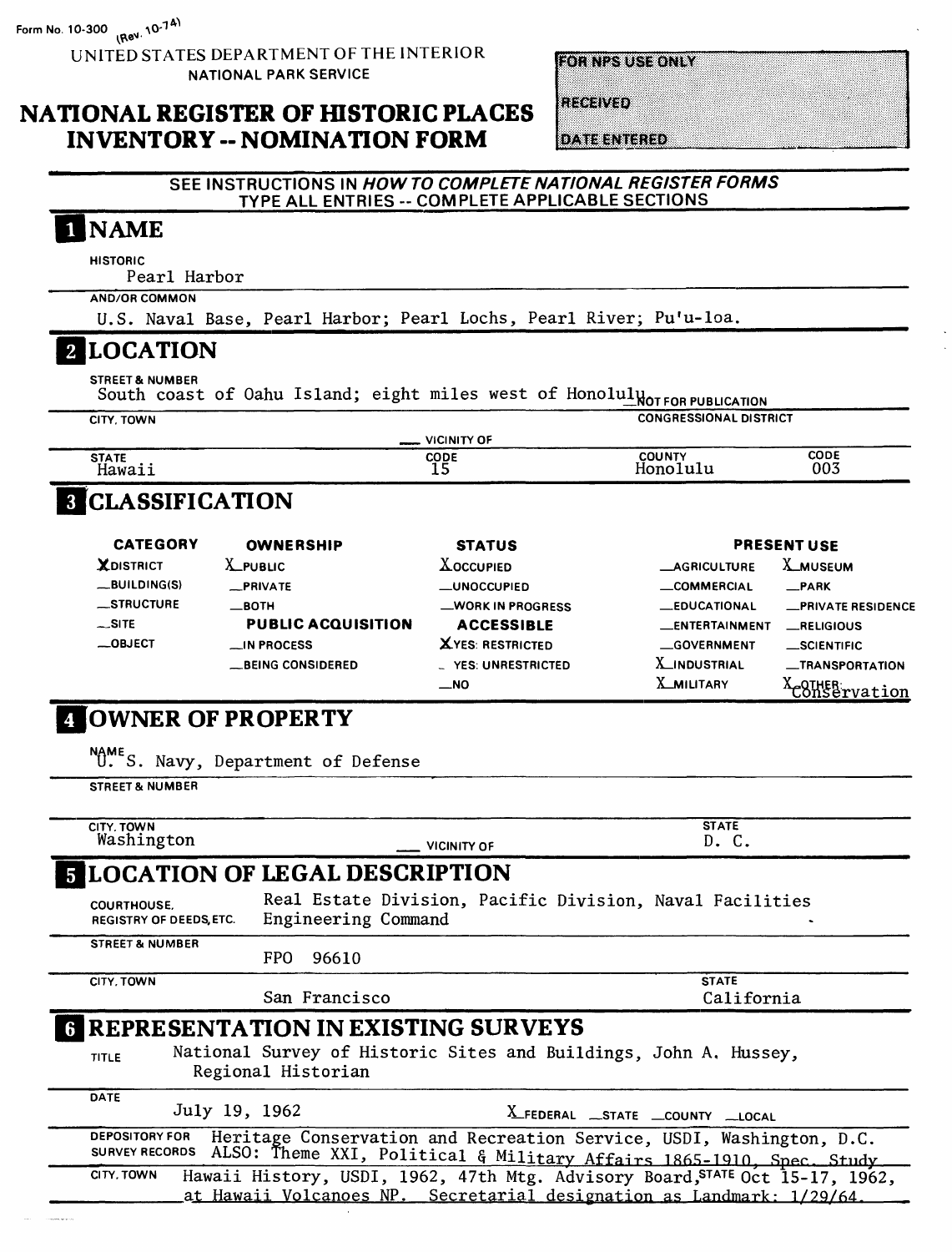# **DESCRIPTION**

|                       | <b>CONDITION</b>     | <b>CHECK ONE</b>  | <b>CHECK ONE</b> |                      |
|-----------------------|----------------------|-------------------|------------------|----------------------|
| $\triangle$ EXCELLENT | <b>LOETERIORATED</b> | <b>LUNALTERED</b> | _ORIGINAL SITE   |                      |
| $\equiv$ GOOD         | <b>__RUINS</b>       | <b>XALTERED</b>   | __MOVED          | $\mathsf{DATE} \_\_$ |
| $-FAIR$               | <b>LUNEXPOSED</b>    |                   |                  |                      |

**DESCRIBE THE PRESENT AND ORIGINAL (IF KNOWN) PHYSICAL APPEARANCE**

"Pearl Harbor is a double estuary formed by the 'drowning' of the valley of the Pearl River, so named because pearl oysters once abounded there. The ancient Hawaiians believed it was the home of the shark goddess, Kaahupahua. This fine harbor was known to early traders, but almost no use was made of it because a coral reef across the entrance blocked access by vessels drawing more than 10 feet of water. Yet its potential value was early recognized. Members of the Wilkes expedition examined it; and in 1845 Lieut. I. W. Curtis, 'an American marine officer,' pointed out the importance of the harbor for defense of the islands." (Hussey 1962)

#### (1972)

"The initial attempt to cut a deeper channel through the coral reef outside the horbor was made in 1900. The first vessel to enter the harbor was the gunboat USS PETREL, while the first large ship was the armored cruiser, USS CALIFORNIA.

"The Secretary of the Navy was authorized and directed to establish a naval station at Pearl Harbor by the Appropriation Act of 13 May 1908. That same year, the Navy Department engineers surveyed the barren acres to kiawe stubble, burnt cane and coral which were later to become the Navy Yard, Pearl Harbor. The government also let a contract for the dredging of a channel to the harbor in 1908.

"Work on Drydock #1 began in 1911. In February 1913, two years of labor became a mass of wreckage in one fateful minute when the bottom of a crib section failed. Hawaiians claimed that the disaster was the fault of the Mainland engineers, who refused to make the proper sacrifices to the 'shark god,' who made his home in Pearl Harbor. During the rebuilding of the drydock, a Hawaiian construction man is said to have slipped into the Yard in the dead of night to hold the proper ceremony for appeasing the 'shark god.' Due to the religious rites, advanced engineering techniques, or a combination of both, the drydock was completed without incident in 1919. It is still in use today.

"The Navy Yard, Pearl Harbor, grew by leaps and bounds during the next decade. The government began strengthening the base in 1935, and until 1945 there was a continual influx of Mainland workers, which exceeded the 24,000 mark in June 1943.. In 1945, the Navy Yard officially became the Naval Shipyard...an important and formidable center of defense, and a ship repair and fleet maintenance base second to none. It is the largest industrial activity, military or civilian, in the state of Hawaii." (Pearl Harbor Naval Shipyard Information Booklet, 1972, pp. 3-4.)

In common usage in Hawaii, the place names Pearl Harbor and naval base are interchangeable. Both are legally inexact but generic and popular terms for the inland port and adjacent lands that contain several separate and distinctly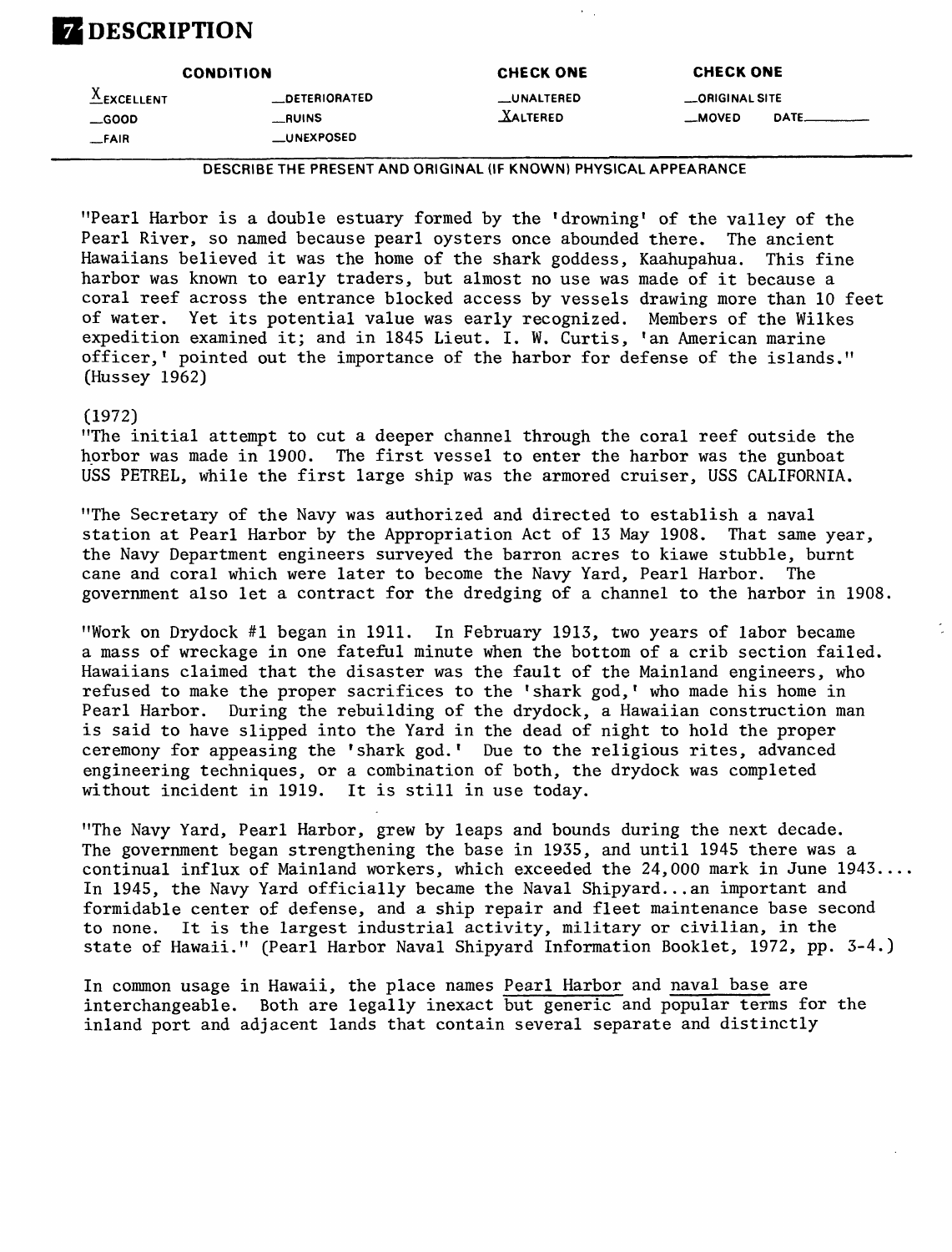# **SIGNIFICANCE**

| <b>PERIOD</b>       |                                | AREAS OF SIGNIFICANCE -- CHECK AND JUSTIFY BELOW |                               |                      |
|---------------------|--------------------------------|--------------------------------------------------|-------------------------------|----------------------|
| <b>_PREHISTORIC</b> | <b>MARCHEOLOGY-PREHISTORIC</b> | COMMUNITY PLANNING                               | <b>LANDSCAPE ARCHITECTURE</b> | RELIGION             |
| $-1400-1499$        | <b>ARCHEOLOGY-HISTORIC</b>     | <b>LONSERVATION</b>                              | <b>LAW</b>                    | __SCIENCE            |
| $-1500-1599$        | <b>__AGRICULTURE</b>           | __ECONOMICS                                      | <b>LUTERATURE</b>             | _SCULPTURE           |
| $-1600-1699$        | <b>__ARCHITECTURE</b>          | <b>EDUCATION</b>                                 | <b>X_MILITARY</b>             | _SOCIAL/HUMANITARIAN |
| $-1700-1799$        | $\_ART$                        | <b>XENGINEERING</b>                              | __MUSIC                       | $-$ THEATER          |
| $-1800-1899$        | __COMMERCE                     | <b>LEXPLORATION/SETTLEMENT</b>                   | <b>_PHILOSOPHY</b>            | __TRANSPORTATION     |
| $X_1$ 900-          | COMMUNICATIONS                 | <b>XINDUSTRY</b>                                 | _POLITICS/GOVERNMENT          | X OTHER (SPECIFY)    |
|                     |                                | $\Box$ INVENTION                                 |                               | Conservation         |

#### **SPECIFIC DATES BUILDER/ARCHITECT**

#### **STATEMENT OF SIGNIFICANCE**

#### (1974)

Pearl Harbor is a large landlocked port which contributed to the rise of the United States as a major world power in the Pacific. Pearl Harbor's mission is support of the fleet, and for most of this century it has sheltered, armed and repaired naval ships, submarines and aircraft. Its mission will continue as long as the fleet exists, needs a protected harbor and Hawaii remains a strategic location. Construction for the base began in 1902 when a channel was dredged to admit deepdraft vessels to the inland anchorage. The United States Navy has regularly modernized the port to maintain its responsibilities for national defense. As naval technology changes, so changes Pearl Harbor's water and land uses, its buildings, structures and facilities for services to the fleet. Because of the effectiveness of Pearl Harbor's mission, the naval base was attacked by aircraft of the Japanese navy on December 7, 1941, an action which caused the United States to enter World War II. The USS Arizona, sunk that day with more than a thousand Americans entombed, is a national memorial and the only part of the active naval base open to the public.

#### (1972)

"Because of its strategic location, Pearl Harbor has been a key to the development and maintenance of American naval power in the Pacific. The USS California officially opened the base in 1911. In 1916 Pearl Harbor became headquarters of a Naval District and later the command center for the Pacific Fleet. Here Japan struck with a carrier-borne air force on December 7, 1941, catching most of the American fleet at anchor. This attack precipitated the United States into World War II. The USS Arizona, sunk that day with more than 1100 men entombed within, is now a memorial to all those who gave their lives at Pearl Harbor. The shrine .on -the ship's,.superstructure, which alone remains above water, is reached by motor launch." (The National Register of Historic Places, 1972, USGPO, Washington, p.120.)

 $(1962)$   $\frac{2\pi}{3}$   $\frac{32}{3}$   $\frac{1}{3}$   $\frac{1}{3}$   $\frac{1}{3}$   $\frac{1}{3}$   $\frac{1}{3}$   $\frac{1}{3}$   $\frac{1}{3}$   $\frac{1}{3}$   $\frac{1}{3}$   $\frac{1}{3}$   $\frac{1}{3}$   $\frac{1}{3}$   $\frac{1}{3}$   $\frac{1}{3}$   $\frac{1}{3}$   $\frac{1}{3}$   $\frac{1}{3}$   $\frac{1}{3}$   $\frac{1}{3}$ 

"Significance: The splendid, landlocked anchorage at Pearl Harbor was one of the principar reasons for early United States interest in Hawaii, and undoubtedly the strategic importance of the this bay was a factor leading to annexation. The possession of the harbor and the development of a naval base and headquarters there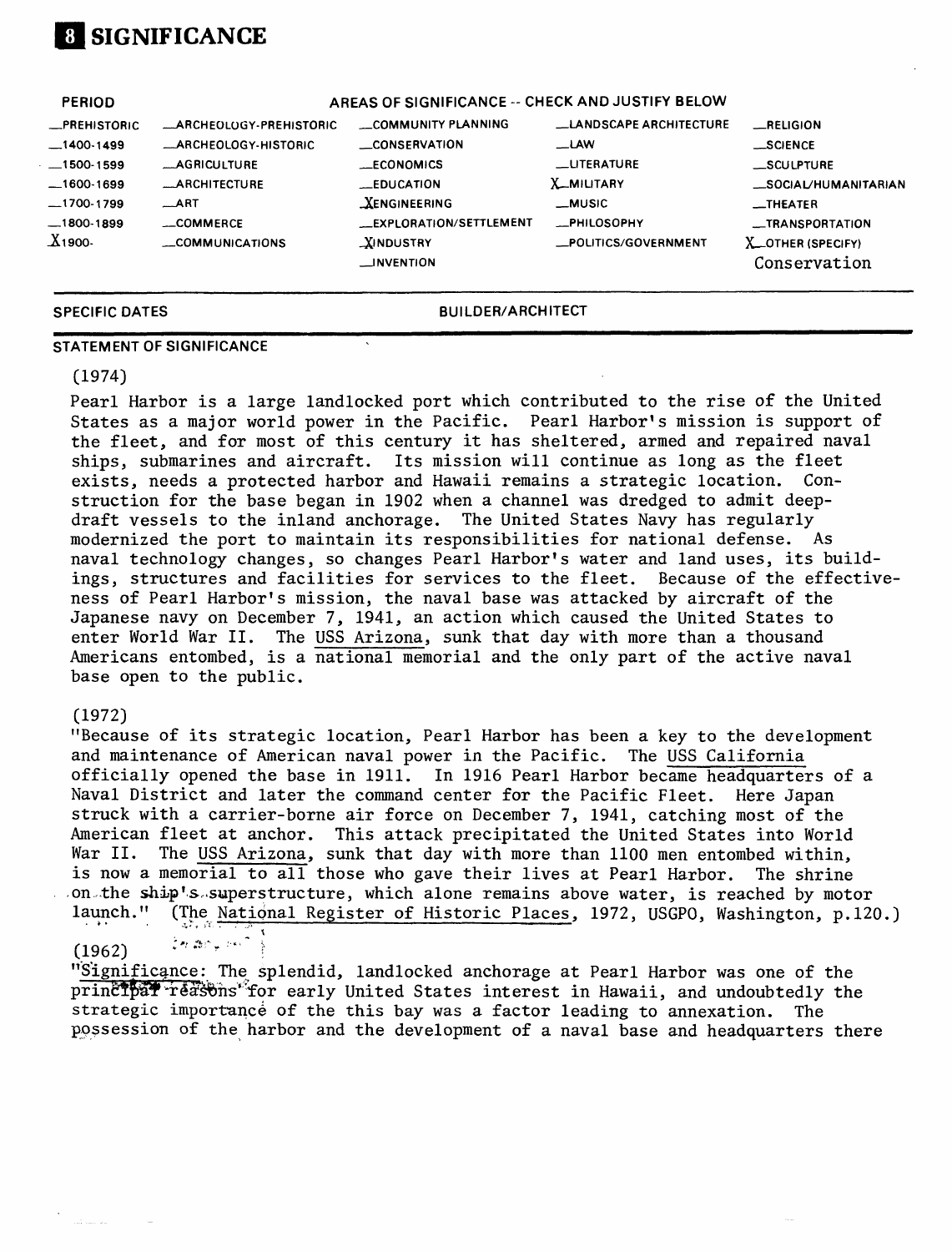# **ElMAJOR BIBLIOGRAPHICAL REFERENCES**

See Continuation Sheet

| <b>IDGEOGRAPHICAL DATA</b>                                                                                                                                                                                                                                                                          |                                                                  |                                    |                                 |                          |
|-----------------------------------------------------------------------------------------------------------------------------------------------------------------------------------------------------------------------------------------------------------------------------------------------------|------------------------------------------------------------------|------------------------------------|---------------------------------|--------------------------|
| ACREAGE OF NOMINATED PROPERTY 4,599; water: 8,508; Total: 13,107.                                                                                                                                                                                                                                   |                                                                  |                                    |                                 |                          |
| <b>UTM REFERENCES</b>                                                                                                                                                                                                                                                                               | See Continuation Sheet                                           |                                    |                                 |                          |
| ZONE EASTING<br>$\mathsf{c}\,\vert$<br><b>VERBAL BOUNDARY DESCRIPTION</b>                                                                                                                                                                                                                           | NORTHING                                                         | BI<br><b>EASTING</b><br>ZONE<br>DĮ | <b>NORTHING</b>                 |                          |
|                                                                                                                                                                                                                                                                                                     |                                                                  |                                    |                                 |                          |
| See Continuation Sheet                                                                                                                                                                                                                                                                              |                                                                  |                                    |                                 |                          |
| LIST ALL STATES AND COUNTIES FOR PROPERTIES OVERLAPPING STATE OR COUNTY BOUNDARIES                                                                                                                                                                                                                  |                                                                  |                                    |                                 |                          |
| <b>STATE</b>                                                                                                                                                                                                                                                                                        | <b>CODE</b>                                                      | <b>COUNTY</b>                      |                                 | <b>CODE</b>              |
| <b>STATE</b>                                                                                                                                                                                                                                                                                        | <b>CODE</b>                                                      | <b>COUNTY</b>                      |                                 | <b>CODE</b>              |
| Russell A. Apple, Pacific Historian<br><b>ORGANIZATION</b><br>National Park Service, State Director's Office                                                                                                                                                                                        |                                                                  |                                    | <b>DATE</b><br>February 8, 1974 |                          |
| <b>STREET &amp; NUMBER</b><br>677 Ala Moana Boulevard, Suite 512                                                                                                                                                                                                                                    |                                                                  |                                    | <b>TELEPHONE</b>                |                          |
| <b>CITY OR TOWN</b><br>Honolulu                                                                                                                                                                                                                                                                     |                                                                  |                                    | <b>STATE</b><br>Hawaii          |                          |
| <b>E2STATE HISTORIC PRESERVATION OFFICER CERTIFICATION</b>                                                                                                                                                                                                                                          | THE EVALUATED SIGNIFICANCE OF THIS PROPERTY WITHIN THE STATE IS: |                                    |                                 |                          |
| NATIONAL <sub>-</sub>                                                                                                                                                                                                                                                                               |                                                                  | STATE _____                        | <b>LOCAL</b>                    |                          |
| As the designated State Historic Preservation Officer for the National Historic Preservation Act of 19 Sendingly Law 19 Law<br>hereby nominate this property for inclusion in the National Register and certify that it has been<br>criteria and procedures set forth by the National Park Service. |                                                                  |                                    |                                 | <b>Denierstredeprein</b> |
| STATE HISTORIC PRESERVATION OFFICER SIGNATURE                                                                                                                                                                                                                                                       |                                                                  |                                    | Bounddr                         | ∙ Ceru                   |
| <b>TITLE</b>                                                                                                                                                                                                                                                                                        |                                                                  |                                    | DAT                             |                          |
| <b>FOR NPS USE ONLY</b>                                                                                                                                                                                                                                                                             |                                                                  |                                    |                                 |                          |
| <b>I HEREBY CERTIFY THAT THIS PROPERTY IS INCLUDED IN THE NATIONAL REGISTER</b>                                                                                                                                                                                                                     |                                                                  |                                    | DATE                            |                          |
| DIRECTOR, OFFICE OF ARCHEOLOGY AND HISTORIC PRESERVATION<br><b>ATTEST:</b>                                                                                                                                                                                                                          |                                                                  |                                    | DATE                            |                          |
| <b>KEEPER OF THE NATIONAL REGISTER</b>                                                                                                                                                                                                                                                              |                                                                  |                                    |                                 |                          |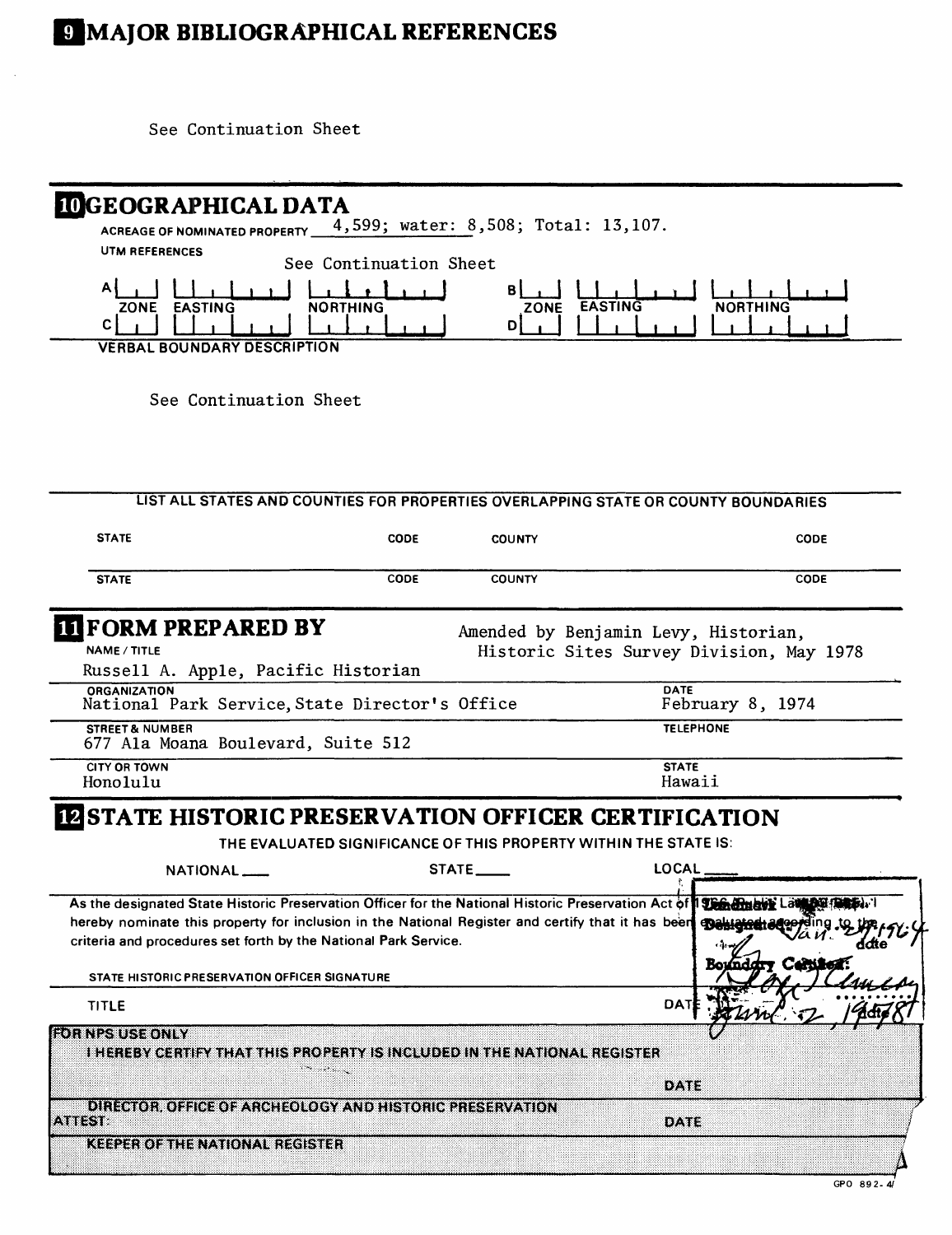#### **EXPENDENTS HOMEY**

**RECEIVED** 

#### **NATIONAL REGISTER OF HISTORIC PLACES INVENTORY - NOMINATION FORM**

|  |  | <b>DATE ENTERED</b> |
|--|--|---------------------|

U.S. Naval Base, Pearl Harbor

| <b>CONTINUATION SHEET</b> | <b>ITEM NUMBER</b> | <b>PAGE</b> |  |
|---------------------------|--------------------|-------------|--|
|                           |                    |             |  |

Boundary Justification. On the basis that a fundamental quality which defines the U.S. Naval Base, Pearl Harbor as a national historic landmark was its historic function (as an active naval base with mission to support the U.S. fleet) that was performed to date and continues in the 20th century; as well as the attack on December 7, 1941; then the boundaries of the landmark include those water and land areas historically, intimately and directly associated with that function and action These boundary criteria exclude much of the land areas added pursuant to this function during World War II. Portions of land areas added during World War II are now being diverted piecemeal to civilian or non-governmental uses, but all or parts of these land areas may lie within the setting of the landmark. All of the water areas of Pearl Harbor are included within the boundaries along with certain adjacent lands.

The Landmark's Setting includes the surrounding land and fresh water courses, and the reefs, ocean floors and sea waters adjacent and offshore, where undertakings could change the quality or quantity of waters within the landmark boundaries, or effect that quality of the land which caused it to be included within the landmark boundaries.

Additionally, the survey categories of important buildings discussed in item 7, description, indicate a broad dispersion of historic features throughout the base justifying the base boundary as essentially the boundary for the landmark, with certain adjustments in the water areas included as part of the setting.

#### VERBAL DESCRIPTION OF BOUNDARIES

Beginning at a point offshore of the Fort Kamehameha Military Reservation, which point has the geographical coordinates of 21<sup>0</sup>17'30" north latitude and 157056'30" west longitude, and proceeding due north approximately 1.9 miles to the shore near Kumumau Point;

2. thence westerly along the shore toward Pearl Harbor entrance to the Breakwater, and continuing northerly along the easterly shore of the entrance, past Bishop Point, to a point on the shore opposite the gate on the road which separates the Naval Shipyard from Hickam Air Force Base, a distance of approximately 3.4 miles;

3. thence along the fence line south of and parallel to South Avenue to the far or northeast side of the Main Gate (Nimitz Highway gate), a distance of approximately 1.4 miles;

4. thence following and continuing along the fence line by its changing directions along Sixth Street, etc. (to the south and then east of Bloch Arena grounds) to the place of its meeting with Kamehameha Highway, a place-of-meeting approximately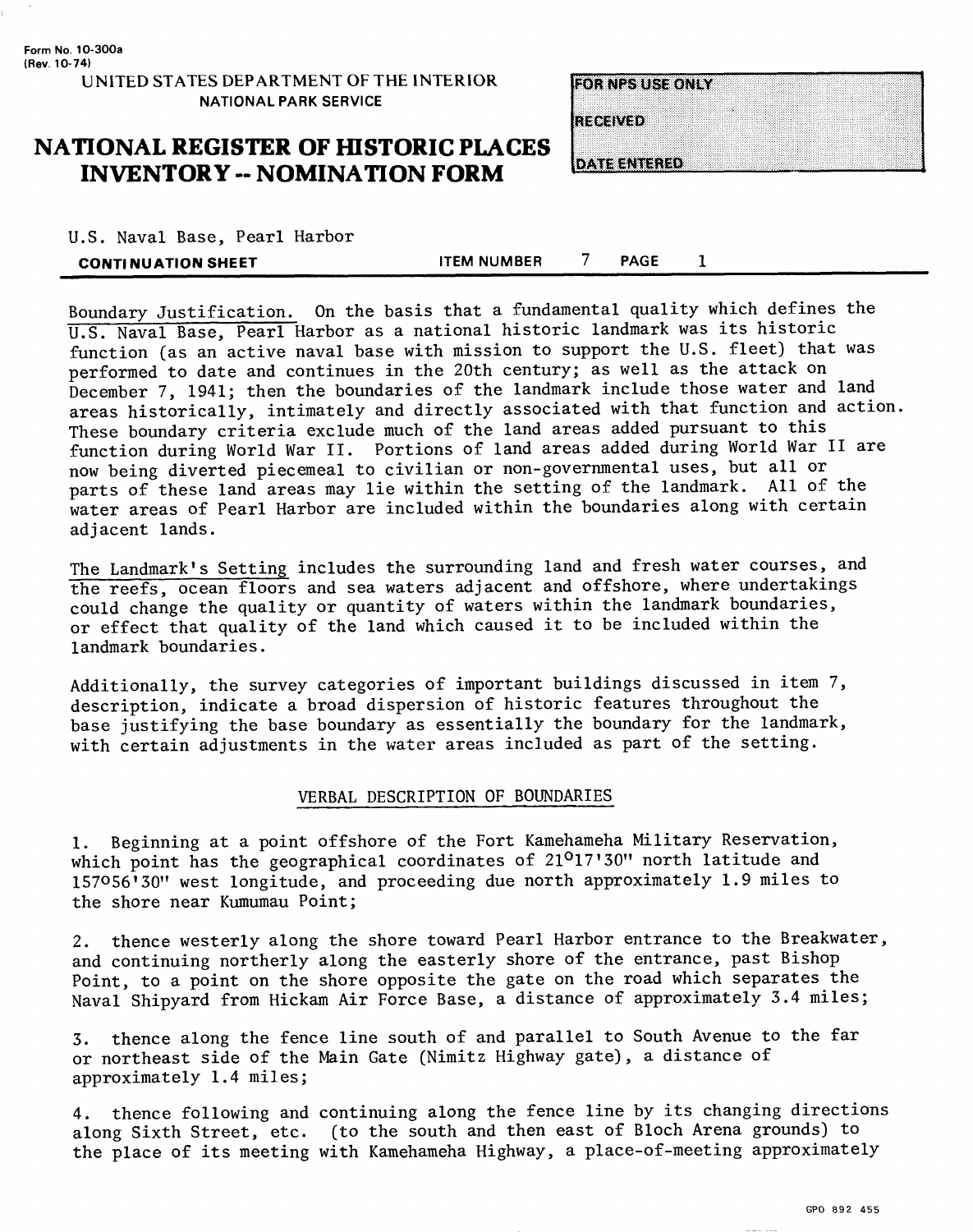#### **UNITED STATES DEPARTMENT Oh THh INThRIOR NATIONAL PARK SERVICE**

#### **NATIONAL REGISTER OF HISTORIC PLACES INVENTORY -- NOMINATION FORM**

| <b>FOR NPS USE ONLY</b> |  |
|-------------------------|--|
|                         |  |
| RECEIVED                |  |
|                         |  |
|                         |  |
| <b>IDATE ENTERED</b>    |  |

| Peal Harbor               |                    |        |  |
|---------------------------|--------------------|--------|--|
| <b>CONTINUATION SHEET</b> | <b>ITEM NUMBER</b> | PAGE 2 |  |

different naval activities, each with its own commanding officer, staff, facilities, mission and assigned land and/or water areas. In addition to the naval shipyard, tenants at Pearl Harbor with real estate include a branch of a naval ammunition depot; a Marine barracks; several fleet training centers; a naval station; a supply center; an inactive ship maintenance facility; a deperming facility; a public works center; a submarine base; a naval district headquarters; and on Ford Island, a runway assigned to a nearby naval air station. Official titles for these commands/services are not listed here, for titles modernize as well as do the facilities they use. For instance, the "Navy Yard" is now the "Naval Shipyard."

Man-caused physical change has been since 1902 a continuing process and a necessary attribute of Pearl Harbor as an active naval base. The process of change in plysical facilities at Pearl Harbor is part and parcel of the process of change in naval technology. National Historic Landmark designation in 1964 recognized an active naval base because of its success in its mission to support the fleet and its related historic role in the expansion of the United States as a Pacific power. The 1941 enemy attack on Pearl Harbor is one result of the effectiveness of its mission and role.

Recently a partial historical survey was commissioned by the Department of the Navy and incorporated into the Naval Bases', "Historic Preservation Plan, U. S. Naval Base, Pearl Harbor, National Historic Landmark," dated February 1978, prepared by the Pacific Division, Naval Facilities Engineering Command, Facilities Planning Department. This document is incomplete in several ways: (1) It does not describe significant historic features in detail; (2) It does explain the significance of particular buildings or sites; (3) It does not relate historic features to their role in the attack of December 7, 1941; (4) It concentrates on buildings and disregards sites, structures, and other areas. Nevertheless it does contain a lengthy list of buildings categorizing them by five levels of significance. That document is included here by reference.

The significance categories and summary distribution of the 1172 buildings evaluated are contained on pages ES-2 and 3 of the Preservation Plan, copies of which are contained herein. As can be seen nearly 300 buildings have been identified as of important to major significance. Furthermore, these buildings are fairly widely dispersed throughout the Naval Base. Evenso, there are features which without question rate the highest level of significance-- Drydock #1, Arizona and Utah Memorials, and moorings F6, 7, and 8, and perhaps other features that an adequate survey will identify.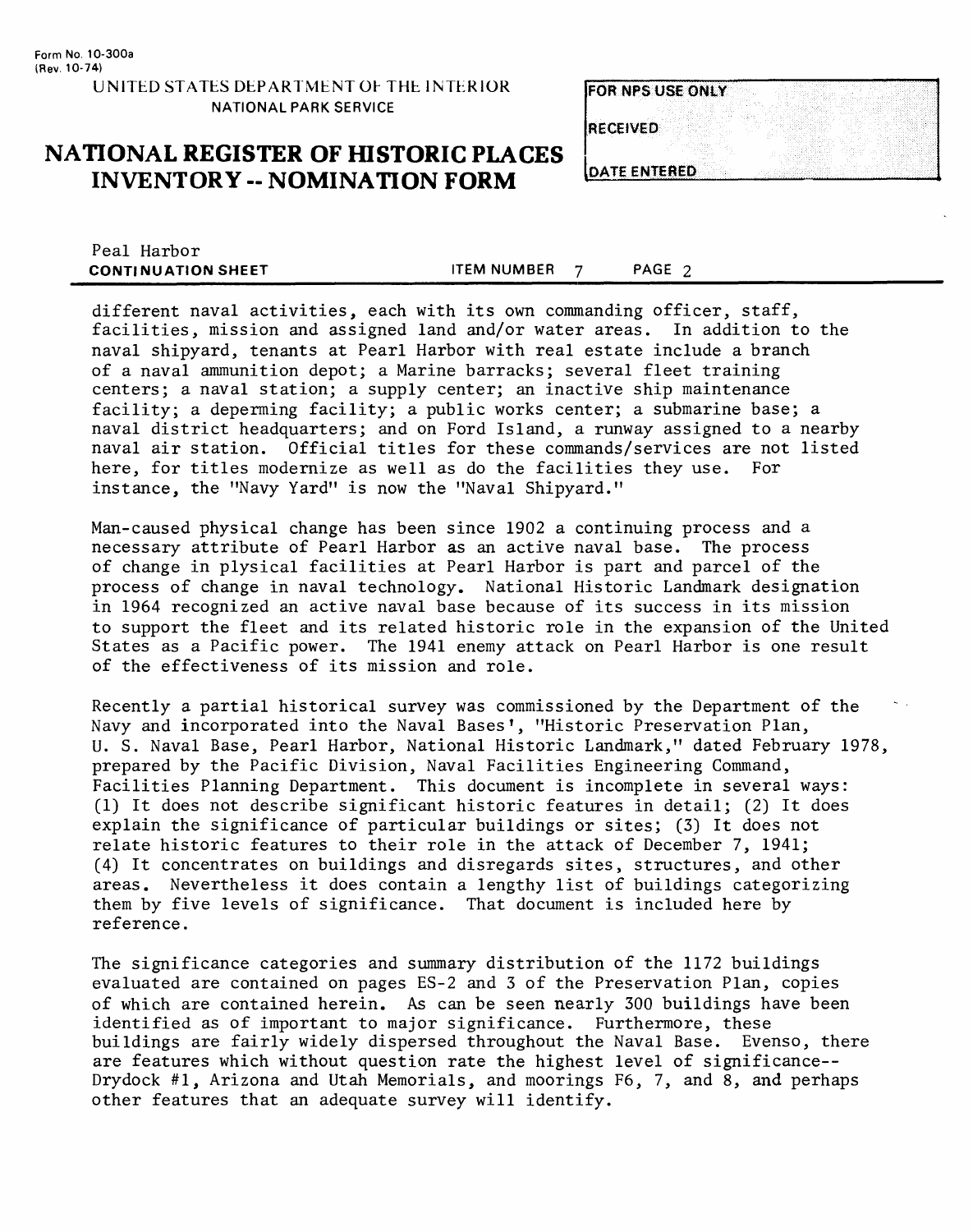**FORNISSUS CONN** 

**l**received

**OATE ENTERED** 

#### **NATIONAL REGISTER OF HISTORIC PLACES INVENTORY -- NOMINATION FORM**

U.S. Naval Base, Pearl Harbor

**CONTINUATION SHEET THEM NUMBER ASSESSED ASSESSED.** TEM NUMBER 7 PAGE 2

125 feet south of the center of Makalapa Gate, a distance along the fence line of approximately .85 miles;

5. thence northerly along the fence line which parallels and is on the Pearl Harbor side of Kamehameha Highway, past and through Makalapa and Halawa Gates, to its end on the eastern shore of Aiea Bay, a distance of approximately 1.9 miles;

6. thence westerly along the shores of Pearl Harbor, around and excluding most of McGrew Point, to a point on the western side of McGrew Point, thence inland along the western and southern edges of the naval housing area to include within the boundaries swamps and fishponds, reaching the shore again at the eastern edge at the mouth of Kalauao Stream, a distance of approximately 1.2 miles;

7. thence across the mouth of Kauauao Stream and westerly along the shores of Pearl Harbor around and excluding most of Pearl City Peninsula, (including within the boundaries the inland shores of any fishponds along the shores of Pearl Harbor when such shores are the boundaries), to a point on the western side of Pearl City Peninsula, then inland along the northern and western edges of the developed area and continuing northwesterly along the northeastern edge of the secondary road to the bridge across Waiawa Stream, then along the east bank of Waiawa Stream northward to the Navy fence line, then westward along the fence line to and across the mouth of an unnamed stream which enters at the northeast corner of Middle Loch of Pearl Harbor, a distance of approximately 6 miles;

8. thence westerly and then southerly along the shores of Pearl Harbor to a point on the eastern side of Waipio Peninsula, then inland and westward across Waipio Peninsula along the Navy fence line to the eastern side of the mouth of Kapakahi Stream, a distance of approximately 2.3 miles;

9. thence westerly and then northwesterly across the mouth of Kapakahi and Waikele Streams, then southerly along the shores of West Loch of Pearl Harbor, around Honouliuli Peninsula to the point on the shore where the Navy fence line meets the shore, which point-of-meeting is approximately 1,000 feet west of the "salt evaporators," a distance of approximately 2.4 miles;

10. thence southerly and inland along the fence line for a distance of approximately 1,600 feet to a corner; then easterly continuing along the fence line, across Arizona Road to a curve in the fence line, a distance of approximately 5,500 feet; then continuing along the fence line southeasterly and paralleling "A" Avenue and railroad sidings for a distance of approximately 1.6 miles; then continuing easterly along the south side of Main Street, a street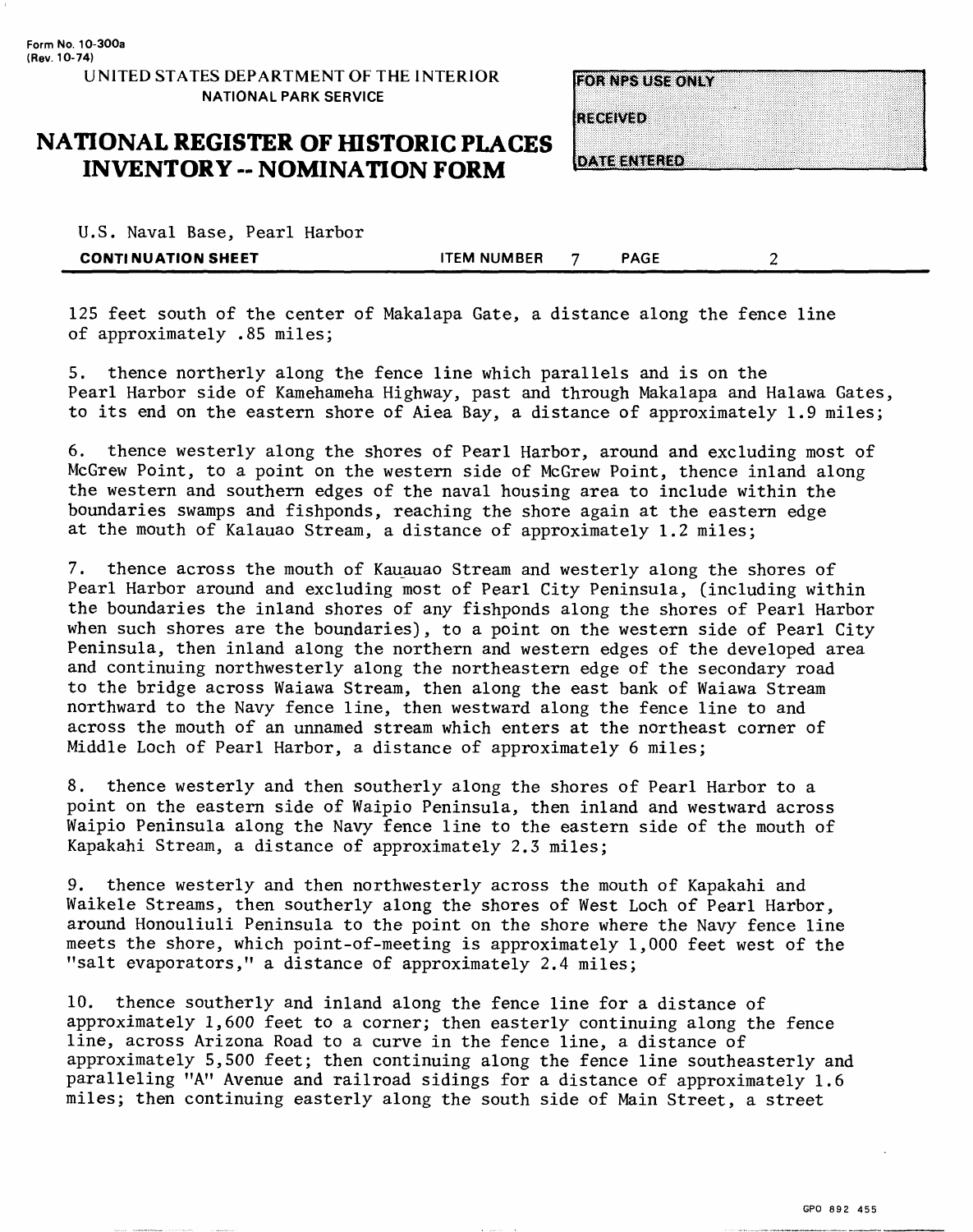| <b>FOR NPS USE ONLY</b> |  |  |
|-------------------------|--|--|
|                         |  |  |

**RECEIVED** 

**DATE ENTERED** 

### **NATIONAL REGISTER OF HISTORIC PLACES INVENTORY -- NOMINATION FORM**

|                           |  | U.S. Naval Base, Pearl Harbor |
|---------------------------|--|-------------------------------|
| <b>CONTINUATION SHEET</b> |  |                               |

**ITEM NUMBER 7 PAGE 3** 

sometimes called Brave Road, to its intersection with "H" Avenue, a distance of approximately 2,500 feet;

11. thence southeasterly along the southwesterly side of "H" Avenue to its intersection with Eighteenth Street, a distance of approximately 3,000 feet; then easterly along the southside of Eighteenth Street to the shore on the west side of Pearl Harbor entrance, a distance of approximately 4,300 feet;

12. thence southerly along the shore, past Hammer Point and continuing along the shore southwestwardly, past Keahi Point, and then westerly to point on the shore directly north of the offshore point whose geographical coordinates are given in 13 below, a distance of approximately 1.5 miles;

13. thence directly south, or due south, to a point offshore which has the geographical coordinates of  $21^017'30''$  north latitude and  $157^059'00''$  west longitude, a distance of approximately 1.9 miles;

14. thence directly east to the point of beginning, a distance of approximately 2.65 statute miles.

Precise boundaries, as described above, are recorded on copies of U.S. Geological Survey maps: Puuloa and Waipahu Quadrangles, Hawaii, 7.5 minute series (Topographic), 1968, on file with the Historic Sites Survey Division, Office of Archeology and Historic Preservation, Heritage Conservation and Recreation Service.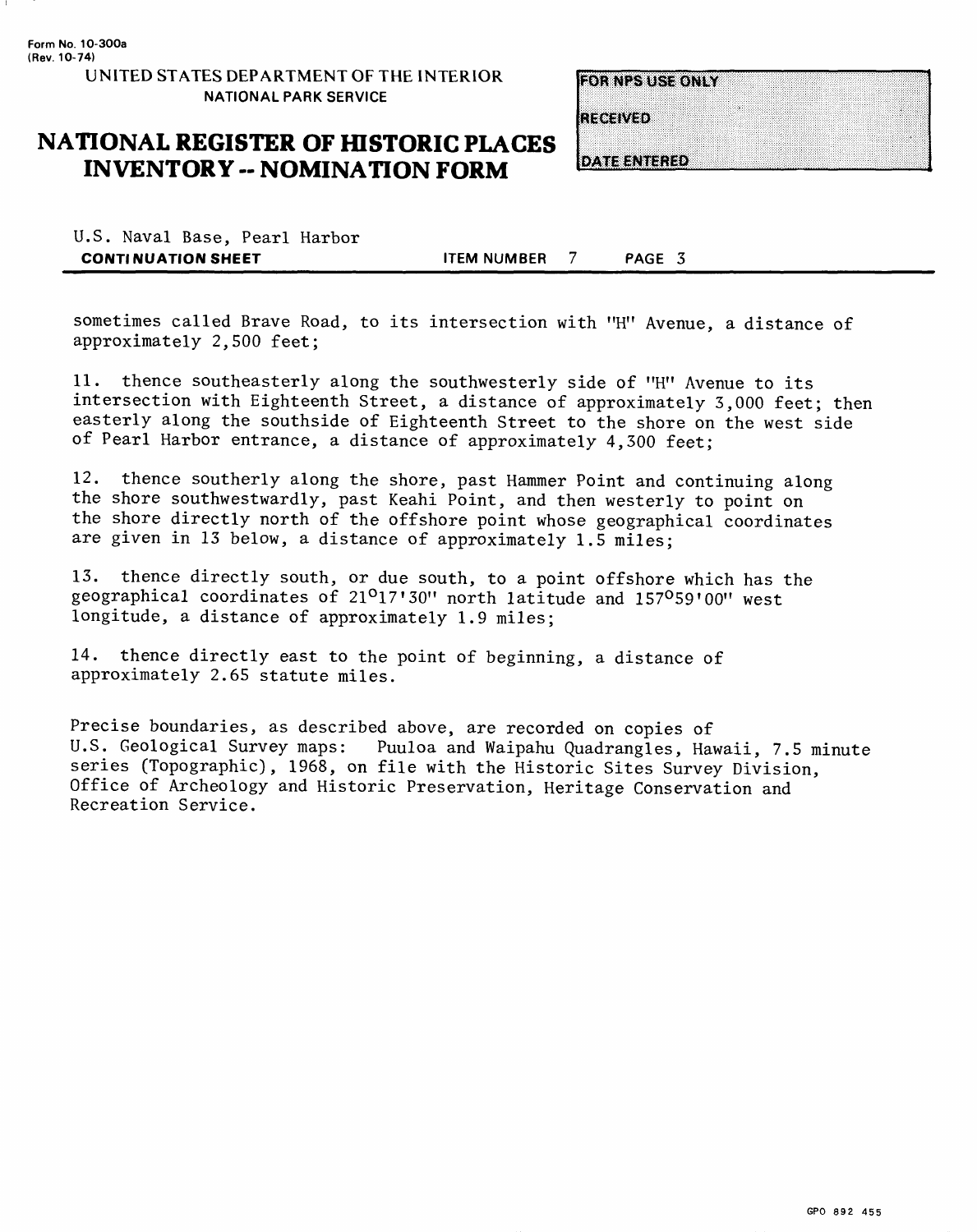#### **NATIONAL REGISTER OF HISTORIC PLACES INVENTORY - NOMINATION FORM**

Pearl Harbor

| FOR NPS USE ONLY    |  |
|---------------------|--|
|                     |  |
| RECEIVED            |  |
|                     |  |
| <b>DATE ENTERED</b> |  |

**CONTINUATION SHEET** TEM NUMBER 8 PAGE 2

after 1898 were important factors in the rise of United States naval power in the Pacific. The disputing of this power by Japan, in turn, eventually contributed to the precipitation of war between the United States and Japan, the significant opening shots of which occurred at Pearl Harbor on December 7, 1941. The site, then, appears intimately associated with the rise of the United States as a world power.

"As early as 1864 American Minister James McBride suggested that the cession to the United States of land at Honolulu for naval depot putposes should be made a condition of granting Hawaii a reciprocity treaty, a recommendation considered by historians as 'one of the early antecedents of the Pearl Harbor Question.' The real beginning of American governmental interest came in 1873 when Maj. Gen. John M. Schofield and Bvt. Brig. Gen. B.S. Alexander were sent to Hawaii to examine defensive and commercial capabilities of various ports. Their report emphasized the value of Pearl Harbor. At that time Hawaii was anxious to negotiate a reciprocity treaty with the United States, and it was suggested that Pearl Harbor be leased to the United States as an inducement to sign the treaty. The Hawaiian government actually made such an offer in 1873 but later withdrew it, and such a measure was not included in the treaty which went into effect in 1876.

"When that treaty was renewed in 1887, however, it did give the United States the exclusive right to maintain a coaling and repair station at Pearl Harbor. But the United States did not exercise this right until after annexation in 1898, although surveys were made earlier during the 1890's. The need for an island base during the Spanish American War had been one of the arguments used by annexationists.

"Funds for improving the harbor entrance were voted by Congress in 1900, and that same year negotiations were started for the acquisition of adjoining land for a naval station. The bar at the entrance was dredged to a depth of 35 feet in 1902 after interesting ceremonies to placate Hawaiian gods for the destruction of a fishpond and fish god shrine. Not until 1908, however, did Congress authorize and vote funds for the development of a major base. A huge drydock was started in 1909 but it collapsed and was not completed until 1919. The Hawaiians attributed the failure to the construction of the drydock over the draditional home of the shark queen's son. Shops, docks, and other structures were started with the 1908 appropriation, and in 1911 the USS California entered the harbor, officially opening the base and being the first large ship to enter the bay. An administration building was completed in 1915, and the next year Pearl Harbor became the headquarters of a Naval District; and it was well on its way to becoming the command center for naval operations in the Pacific.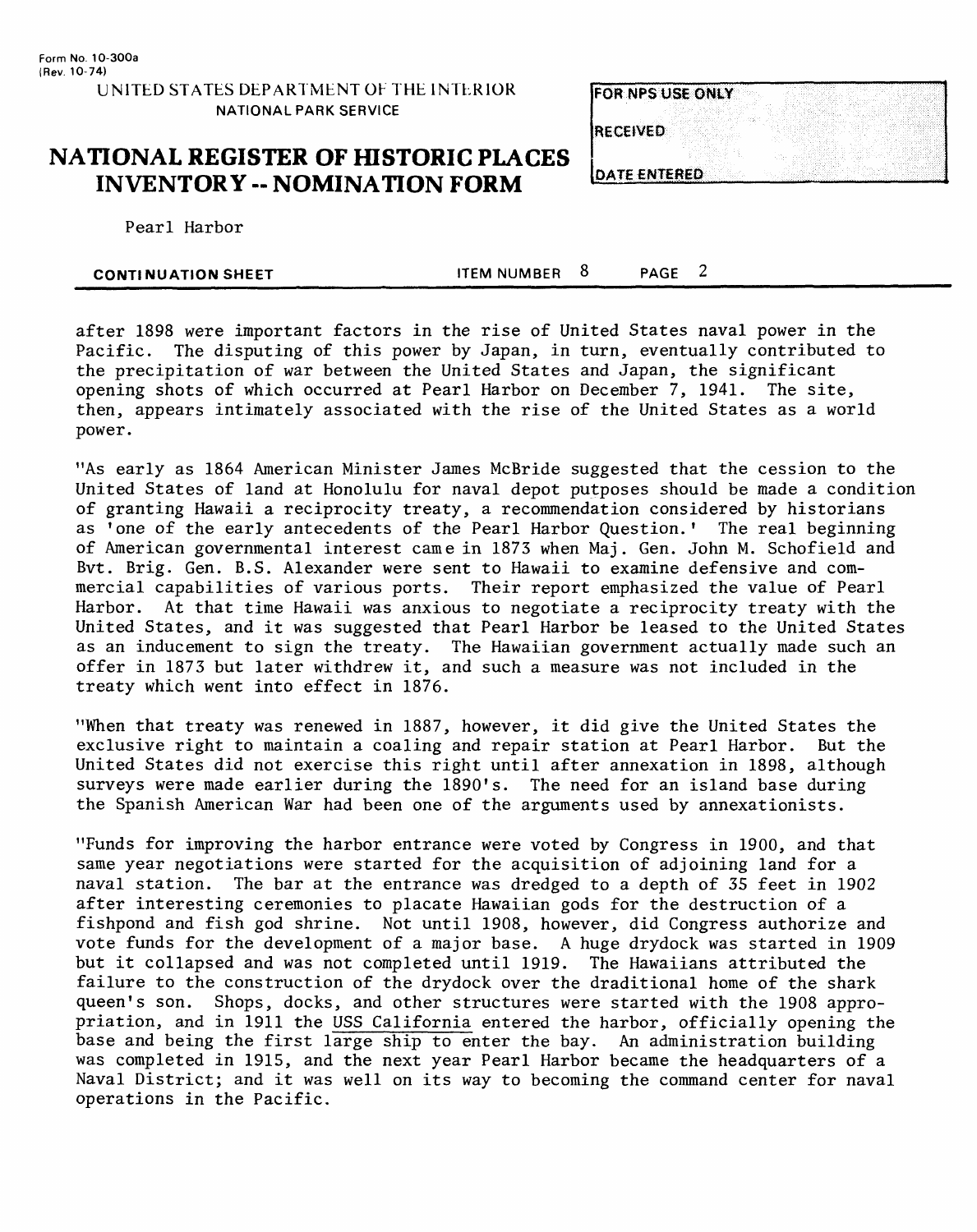#### **NATIONAL REGISTER OF HISTORIC PLACES INVENTORY -- NOMINATION FORM**

| <b>FOR NPS USE ONLY</b> |  |
|-------------------------|--|
|                         |  |
| <b>RECEIVED</b>         |  |
|                         |  |
| <b>DATE ENTERED</b>     |  |

Pearl Harbor

**CONTINUATION SHEET ITEM NUMBER** 8 **PAGE** 3

"In order to knock out of action the Pacific Fleet based there, the Japanese staged a surprise air attack on Pearl Harbor on the morning of December 7, 1941, sinking or damaging 18 ships out of the 97 in Pearl Harbor. This action precipitated United States participation in World War II. The USS Arizona, with more than 1,100 men entombed within, still rests where she settled during the attack and, spanned by an enclosed memorian bridge, has been dedicated as a shrine to those killed on December 7, 1941.

"Condition of the Site: Pearl Harbor is still an active naval base, and general public visitation, except to the USS Arizona Memorial as part of boat cruises of the harbor, is not permitted. Public visits to the USS Arizona Memorial as part of National Park Service-sponsored boat tours permit the viewing of a plaque recognizing the significance of the entire base." (Hussey, National Survey, July 19, 1962.)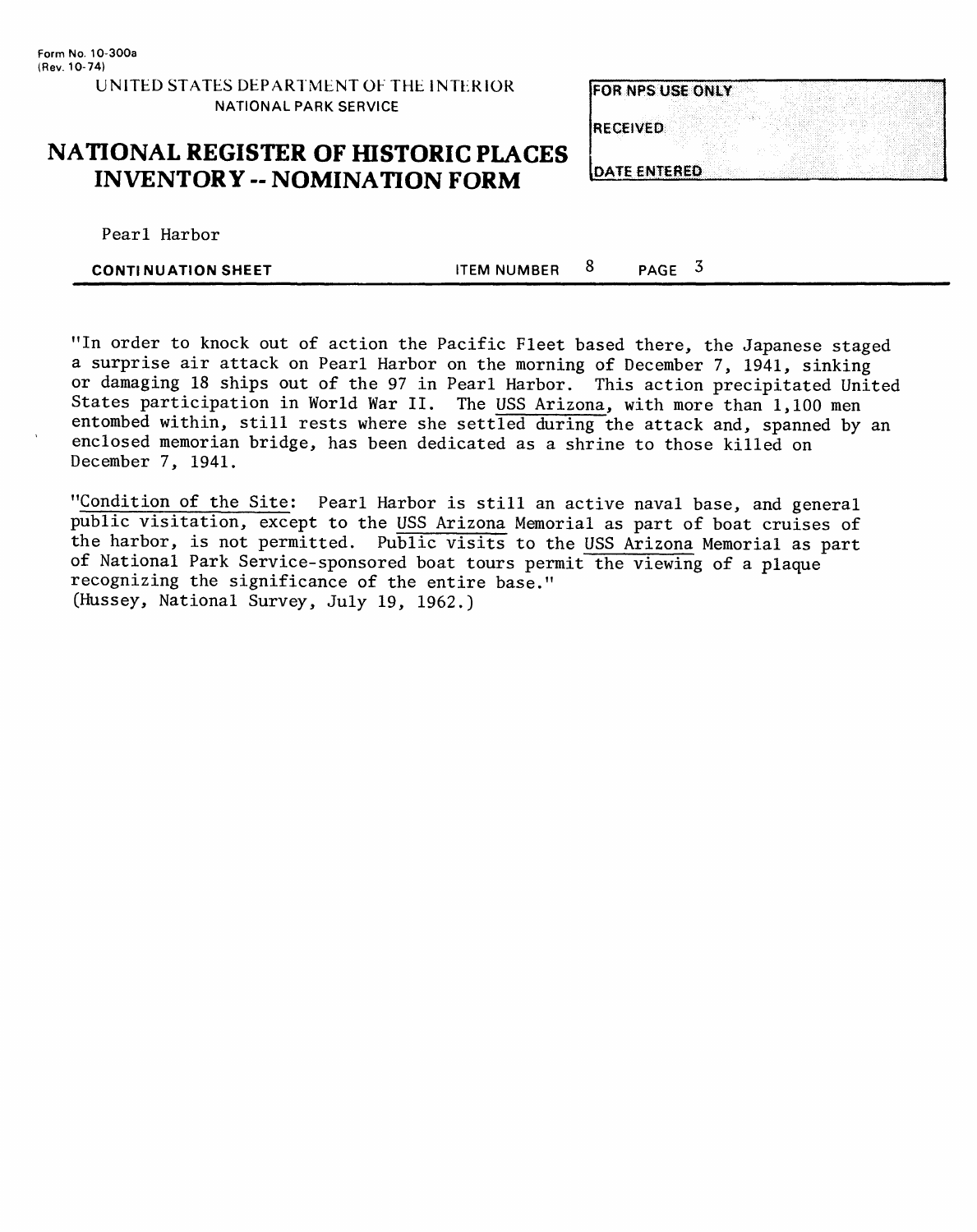#### **UNITED STATES DEPARTMENT OF THE INTERIOR NATIONAL PARK SERVICE**

#### **EORNESTISEONLY**

RECEIVED

窃

**NATIONAL REGISTER OF HISTORIC PLACES INVENTORY - NOMINATION FORM**

|  | ATE ENTERED |
|--|-------------|
|  |             |

U.S. Naval Base, Pearl Harbor

**CONTINUATION SHEET** SALL

Bibliographical Reference

Army Times, editors, Pearl Harbor and Hawaii, A Military History, New York, 1971, pp. 170-172.

Daws, G., Shoal of Time, A History of the Hawaiian Islands, New York, 1969, pp. 192-196, 201-203, 252-253, 317.

Dillingham, W.F., "Pearl Harbor" in U.S. Naval Institute Proceedings, May, 1930.

Fourteenth Naval District, Your Visit to Pearl Harbor, Honolulu, n.d.

Goodrich, J.K., The Coming Hawaii.

Hawaii, A Guide to All the Islands, Menlo Park, 1961.

Kuykendall, The Hawaiian Kingdom, 1854-1874, Honolulu, 1953, pp. 200, 248-257; The Hawaiian Kingdom, 1974-1893, Honolulu, 1967, pp. 386-388,

391-400, 500-507.

Lee, W. Storrs, The Islands, New York, 1966, pp. 336-360.

Lord, Philip, Day of Infamy, London, 1957.

Millis, Walter, This is Pearl! The United States and Japan, 1941, 1947.

Morison, Samuel Eliot, The Rising Sun in the Pacific, History of U. S. Naval Operations in World War II, vol. III, Boston, 1948.

Navy, Report of Secretary of, Washington, 1922.

Snowbarger, W., Development of Pearl Harbor, PhD. Diss., U. of Calif., 1950.